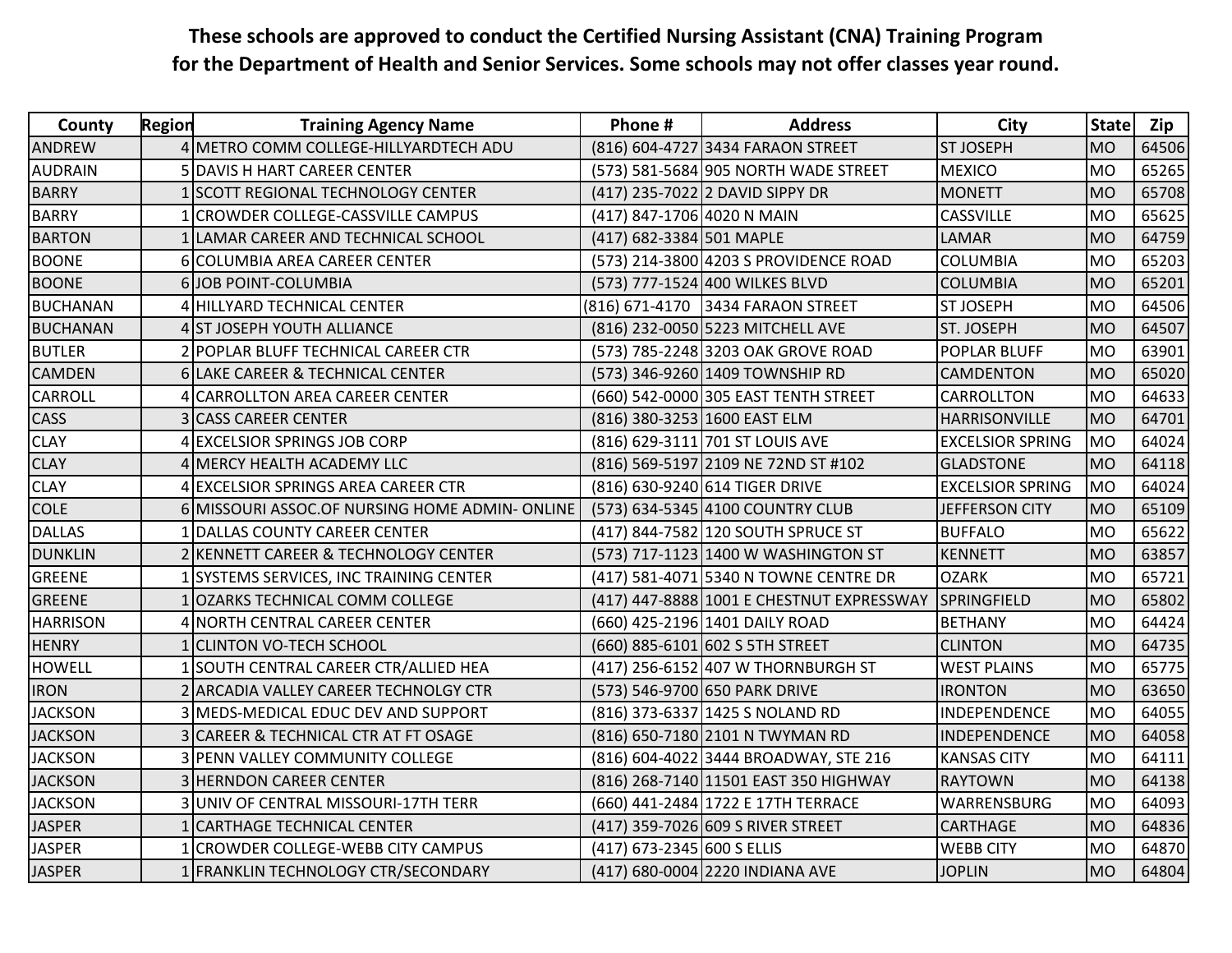## **These schools are approved to conduct the Certified Nursing Assistant (CNA) Training Program for the Department of Health and Senior Services. Some schools may not offer classes year round.**

| <b>JASPER</b>         |   | 1 NORTHPORT MANAGEMENT OF MISSOURI LL        |                             | (417) 623-8990 3111 MCCELLAND BLD "B"                 | JOPLIN             | <b>MO</b> | 64801 |
|-----------------------|---|----------------------------------------------|-----------------------------|-------------------------------------------------------|--------------------|-----------|-------|
| <b>JOHNSON</b>        |   | 3 WARRENSBURG AREA CAREER CENTER             |                             | (660) 747-2283 205 S RIDGEVIEW DR                     | <b>WARRENSBURG</b> | <b>MO</b> | 64093 |
| <b>JEFFERSON</b>      |   | 7 JEFFERSON COLLEGE                          |                             | (636) 481-3457 1000 VIKING DR-ATS BLDG                | <b>HILLSBORO</b>   | <b>MO</b> | 63050 |
| <b>LINN</b>           |   | 5 LINN COUNTY CAREER & TECH                  | 660-258-2682                | 122 PERSHING RD                                       | <b>BROOKFIELD</b>  | <b>MO</b> | 64628 |
| LAFAYETTE             |   | 3 LEX LA-RAY TECH CTR                        |                             | (660) 259-2688 2323 HIGH SCHOOL DRIVE                 | <b>LEXINGTON</b>   | <b>MO</b> | 64067 |
| <b>LIVINGSTON</b>     | 4 | <b>GRAND RIVER TECHNICAL SCHOOL</b>          |                             | (660) 646-3414 1200 FAIR STREET                       | <b>CHILLICOTHE</b> | <b>MO</b> | 64601 |
| <b>MACON</b>          |   | 5 MACON AREA CAREER & TECH EDU CTR           |                             | (660) 385-2158 702 N MISSOURI                         | <b>MACON</b>       | <b>MO</b> | 63552 |
| <b>MARION</b>         |   | 5 HANNIBAL CAREER & TECHNICAL CENTER         |                             | (573) 221-4430 4550 MCMASTERS AVENUE                  | <b>HANNIBAL</b>    | <b>MO</b> | 63401 |
| <b>MCDONALD</b>       |   | 1 CROWDER COLLEGE-MCDONALD CTY               |                             | (417) 235-5537 194 COLLEGE ROAD                       | PINEVILLE          | <b>MO</b> | 64856 |
| <b>MILLER</b>         |   | 6 ELDON CAREER CENTER                        | (573) 392-8060 112 S PINE   |                                                       | <b>ELDON</b>       | <b>MO</b> | 65026 |
| <b>NEW MADRID</b>     |   | 2 NEW MADRID TECHNICAL SKILLS CENTER         |                             | (573) 688-2161 310 US HIGHWAY 61                      | <b>NEW MADRID</b>  | MO        | 63869 |
| <b>NEWTON</b>         |   | 1 FRANKLIN TECHNICAL CENTR ADULT CNA PROGRAM |                             | (417) 680-0004 810 S WALL AVE                         | <b>JOPLIN</b>      | <b>MO</b> | 64801 |
| <b>NEWTON</b>         |   | <b>CROWDER COLLEGE - NEOSHO</b>              |                             | (417) 455-5596 601 LACLEDE AVENUE                     | <b>NEOSHO</b>      | <b>MO</b> | 64850 |
| <b>NODAWAY</b>        |   | 4 NORTHWEST TECH SCHOOL                      |                             | (660) 562-4181 1515 S MUNN AVE                        | <b>MARYVILLE</b>   | <b>MO</b> | 64468 |
| <b>PEMISCOT</b>       |   | 2 PEMISCOT COUNTY CAREER & TECH CTR          |                             | (573) 359-2601 1317 WEST STATE HWY 84                 | <b>HAYTI</b>       | <b>MO</b> | 63851 |
| <b>PERRY</b>          |   | 2 PERRYVILLE AREA CAREER & TECHNOLOGY        |                             | (573) 547-7500 326 COLLEGE AT EDWARDS ST              | PERRYVILLE         | <b>MO</b> | 63775 |
| <b>PETTIS</b>         |   | 6 STATE FAIR COMMUNITY COLLEGE               |                             | (660) 596-7259 3201 W 16TH STREET                     | <b>SEDALIA</b>     | <b>MO</b> | 65301 |
| <b>PHELPS</b>         |   | 6 ROLLA TECHNICAL INSTITUTE                  |                             | (573) 458-0150 1304 EAST TENTH ST                     | <b>ROLLA</b>       | <b>MO</b> | 65401 |
| <b>PIKE</b>           |   | 2 PIKE-LINCOLN TECHNICAL CTR                 |                             | (573) 485-2900 342 VOTECH ROAD                        | <b>EOLIA</b>       | <b>MO</b> | 63344 |
| <b>PLATTE</b>         |   | 4 NORTHLAND CAREER CTR                       |                             | (816) 858-5505 1801 BRANCH STREET                     | <b>PLATTE CITY</b> | <b>MO</b> | 64079 |
| <b>POLK</b>           |   | <b>BOLIVAR TECHNICAL COLLEGE</b>             |                             | (417) 777-5062 1135 N OAKLAND                         | <b>BOLIVAR</b>     | <b>MO</b> | 65613 |
| PULASKI               |   | 6 WAYNESVILLE CAREER CENTER                  | (573) 842-2500 400 GW LANE  |                                                       | WAYNESVILLE        | <b>MO</b> | 65583 |
| <b>RANDOLPH</b>       |   | 5 MOBERLY AREA COMMUNITY COLLEGE             |                             | (660) 263-5865 959 W REED ST                          | <b>MOBERLY</b>     | <b>MO</b> | 65270 |
| SALINE                |   | 5 SALINE CNTY CAREER CTR                     | (660) 886-6958 900 W VEST   |                                                       | <b>MARSHALL</b>    | <b>MO</b> | 65340 |
| <b>SCOTT</b>          |   | 2 SIKESTON R-6/CAREER AND TECH CTR           |                             | (573) 472-5442 135 PLAZA DR SUITE 201                 | <b>SIKESTON</b>    | <b>MO</b> | 63801 |
| <b>ST. CHARLES</b>    |   | 5 ST. CHARLES COMMUNITY COLLGE               |                             | (636) 922-8295 1 ACADEMY PLACE                        | <b>ST. CHARLES</b> | <b>MO</b> | 63368 |
| <b>ST. CHARLES</b>    |   | 5 LEWIS & CLARK CAREER CENTER                |                             | (636) 443-4970 2400 ZUMBEHL ROAD                      | <b>ST CHARLES</b>  | MO        | 63301 |
| <b>ST. FRANCOIS</b>   |   | 2 UNITEC CAREER CTR                          |                             | (573) 431-3300 7163 RAIDER RD                         | <b>BONNE TERRE</b> | <b>MO</b> | 63628 |
| <b>ST. FRANCOIS</b>   |   | 2 MINERAL AREA COLLEGE                       |                             | (573) 518-2172 5270 FLAT RIVER RD                     | <b>PARK HILLS</b>  | <b>MO</b> | 63601 |
| <b>ST. LOUIS CITY</b> |   | 7 HEALTHCARE EDUCATION, LLC                  |                             | (314) 653-8863 12526 LUSHER ROAD                      | <b>ST LOUIS</b>    | <b>MO</b> | 63138 |
| <b>ST. LOUIS CITY</b> |   | 7 WALKNFAITH, INC                            |                             | (314) 260-9097 1033 WHITTIER STREET                   | <b>ST LOUIS</b>    | <b>MO</b> | 63113 |
| ST. LOUIS CO.         |   | 7 CLYDE C MILLER CAREER ACADEMY              |                             | (314) 371-0394 1000 N GRAND AVENUE                    | <b>ST LOUIS</b>    | <b>MO</b> | 63106 |
| ST. LOUIS CO.         |   | 7 ESSENTIAL NA ACADEMY                       |                             | (314) 764-8453 8672 ST CHRLES ROCK RD STE 101ST LOUIS |                    | <b>MO</b> | 63114 |
| ST. LOUIS CO.         |   | 7 ST LOUIS COLLEGE OF HEALTH CAREERS         | (314) 652-0300 909 S TAYLOR |                                                       | <b>ST LOUIS</b>    | <b>MO</b> | 63110 |